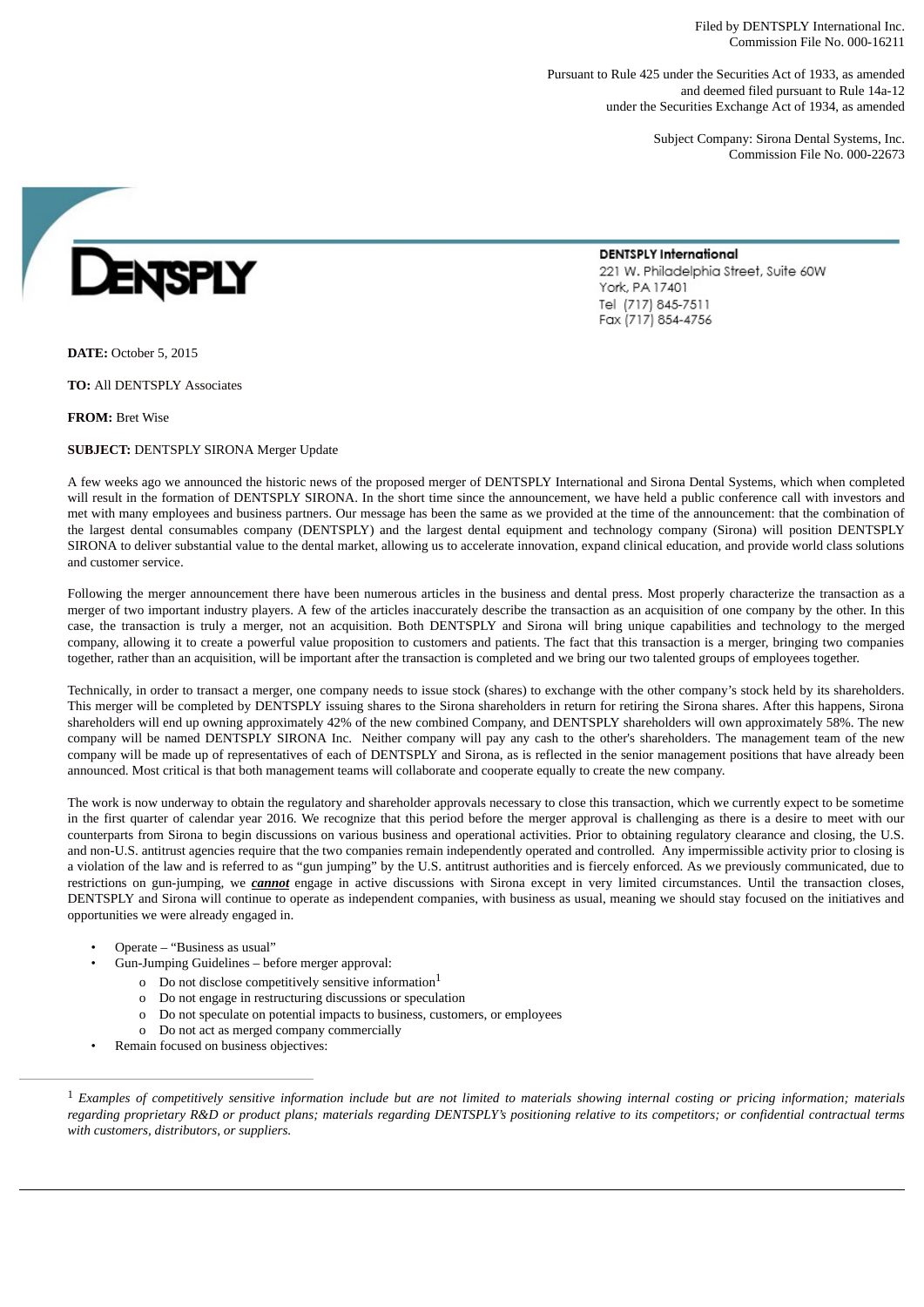- o Sales and financial performance
- o Excellent customer service
- o Expanding the impact of our clinical research and education programs
- o Maximizing the impact of our innovation efforts
- o Full support of stakeholders shareholders, customers and employees
- o Advancing DENTSPLY's Key Initiatives

If you have further questions, please present them to your manager. I understand that there are many questions that we may not be able to answer yet, but we will do our best to keep you informed of key developments as they emerge.

Thank you for your commitment to DENTSPLY, and congratulations on being part of what we believe promises to be a significant and historic combination. I appreciate your engagement and support during this transformational transaction as we think and move beyond boundaries. Together with Sirona, we will become The Dental Solutions Company, ready to provide end-to-end solutions for dental practitioners and patients worldwide.

Sincerely,

Biet

Bret W. Wise Chairman & CEO

## **Forward-Looking Statements**

This communication, in addition to historical information, contains "forward-looking statements" (as defined in the Securities Litigation Reform Act of 1995) regarding, among other things, future events or the future financial performance of DENTSPLY International Inc. ("DENTSPLY") and Sirona Dental Systems Inc. ("Sirona"). Words such as "anticipate," "expect," "project," "intend," "believe," and words and terms of similar substance used in connection with any discussion of future plans, actions or events identify forward-looking statements. Forward-looking statements relating to the proposed transaction include, but are not limited to: statements about the benefits of the proposed transaction between DENTSPLY and Sirona, including future financial and operating results; DENTSPLY's and Sirona's plans, objectives, expectations and intentions; the expected timing of completion of the proposed transaction; and other statements relating to the merger that are not historical facts. Forward-looking statements are based on information currently available to DENTSPLY and Sirona and involve estimates, expectations and projections. Investors are cautioned that all such forward-looking statements are subject to risks and uncertainties, and important factors could cause actual events or results to differ materially from those indicated by such forward-looking statements. With respect to the proposed transaction between DENTSPLY and Sirona, these factors could include, but are not limited to: the risk that DENTSPLY or Sirona may be unable to obtain governmental and regulatory approvals required for the transaction, or that required governmental and regulatory approvals may delay the transaction or result in the imposition of conditions that could reduce the anticipated benefits from the proposed transaction or cause the parties to abandon the proposed transaction; the risk that a condition to closing of the transaction may not be satisfied; the length of time necessary to consummate the proposed transaction, which may be longer than anticipated for various reasons; the risk that the businesses will not be integrated successfully; the risk that the cost savings, synergies and growth from the proposed transaction may not be fully realized or may take longer to realize than expected; the diversion of management time on transaction-related issues; the effect of future regulatory or legislative actions on the companies or the industries in which they operate; the risk that the credit ratings of the combined company or its subsidiaries may be different from what the companies expect; economic and foreign exchange rate volatility; the continued strength of the dental and medical device markets; unexpected changes relating to competitive factors in the dental and medical devices industries; the timing, success and market reception for DENTSPLY's and Sirona's new and existing products; the possibility of new technologies outdating DENTSPLY's or Sirona's products; the outcomes of any litigation; continued support of DENTSPLY's or Sirona's products by influential dental and medical professionals; changes in the general economic environment, or social or political conditions, that could affect the businesses; the potential impact of the announcement or consummation of the proposed transaction on relationships with customers, suppliers, competitors, management and other employees; the ability to attract new customers and retain existing customers in the manner anticipated; the ability to hire and retain key personnel; reliance on and integration of information technology systems; the risks associated with assumptions the parties make in connection with the parties' critical accounting estimates and legal proceedings; and the potential of international unrest, economic downturn or effects of currencies, tax assessments, tax adjustments, anticipated tax rates, raw material costs or availability, benefit or retirement plan costs, or other regulatory compliance costs.

Additional information concerning other risk factors is also contained in DENTSPLY's and Sirona's most recently filed Annual Reports on Form 10-K, subsequent Quarterly Reports on Form 10-Q, Current Reports on Form 8-K, and other SEC filings.